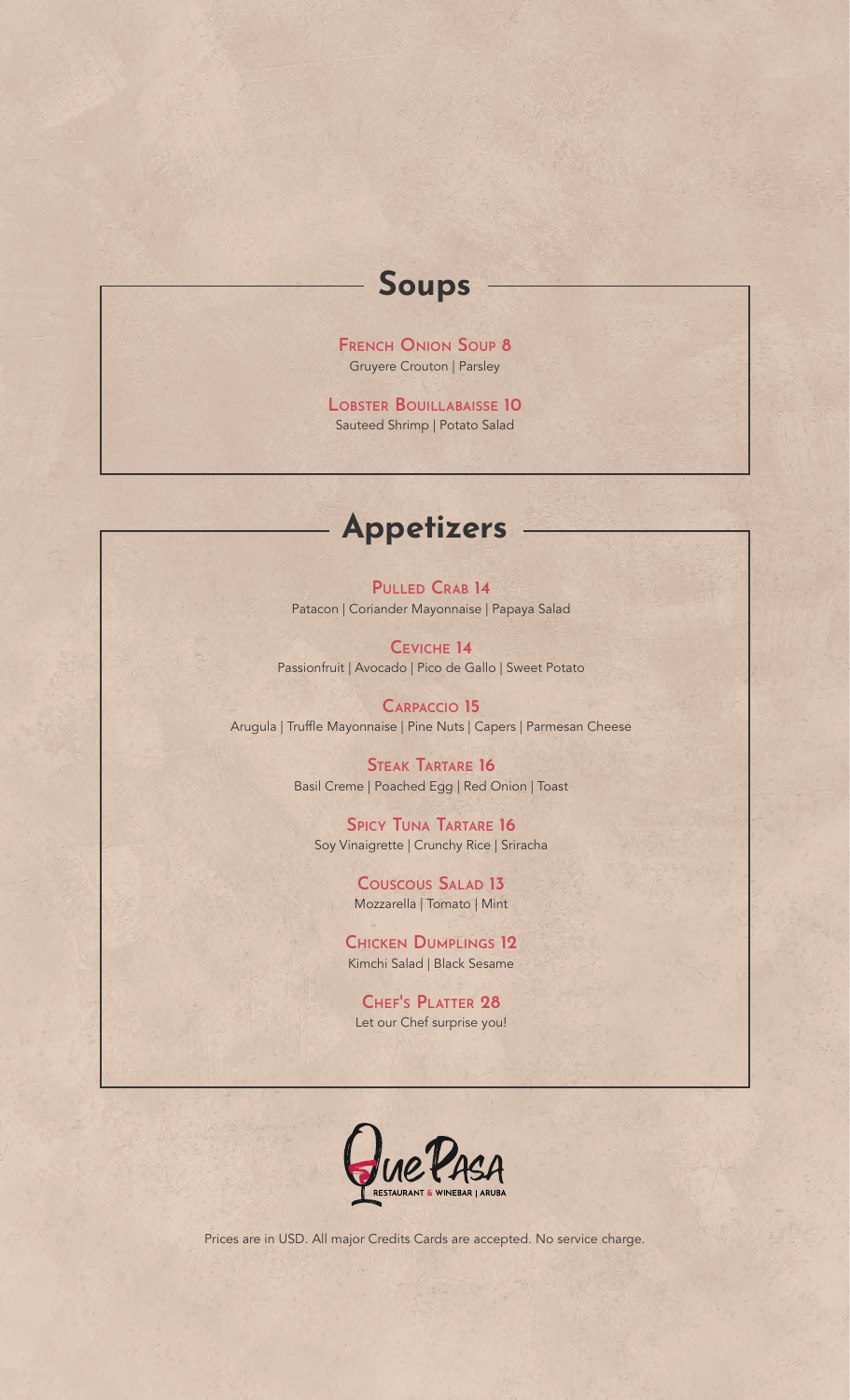# **Salads**

**Caesar Salad 12** Bacon | Egg | Parmesan Cheese | Croutons

**Beef Tataki Salad 16** Sweet & Sour Vegetables | Tonkatsu Sauce

## **Main Courses**

**Corvina 31** Eel-Glaze | Green Asparagus | Puffed Celeriac

**Grouper 34** Bimi | Creamy Risotto | Lobster Sauce

**Rack of Lamb 55** Grilled Zucchini | Spicy Couscous | Port Sauce

**Steak au Poivre 35** Dutch Potatoes | Mixed Vegetables | Green Peppercorn Sauce

> **Grilled Flank Steak 31** Garlic Mushrooms | Crispy Funchi | Chimichurri

**Chicken Thigh Tenders 26** Coconut Masala Sauce | Mixed Vegetables | Sweet Potato Creme

**Crispy Funchi 24** Truffle | Portobello | Poached Egg | Parmesan Cheese

> **Stir-fry Noodles 21** Bell Pepper | Soybeans | Tonkatsu Sauce Add: Chicken 4 | Beef 6 | Shrimp 6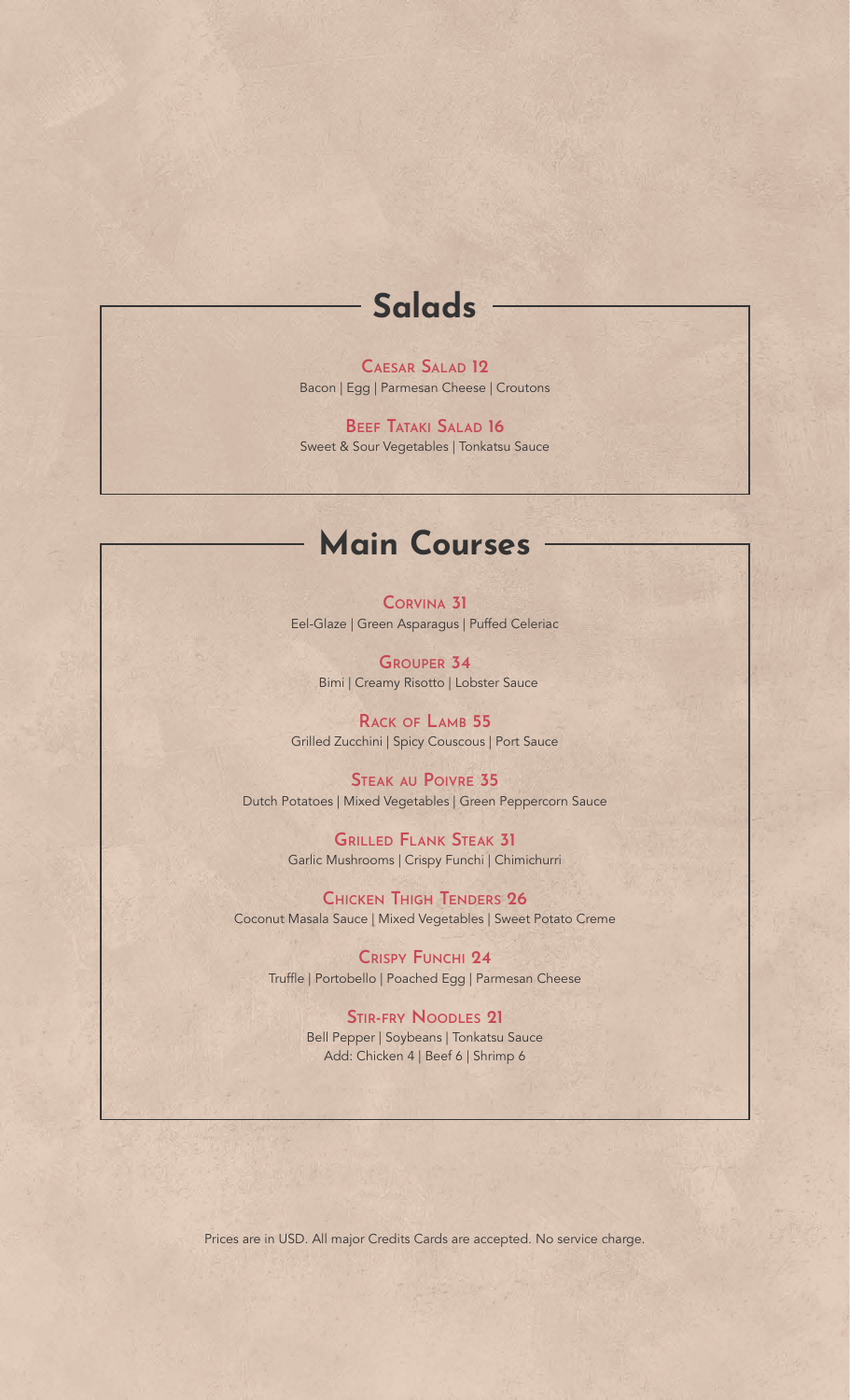# **Sushi**

### **NY Roll 14**

Salmon | Tuna | Avocado | Wakame | Scallions | Soy-sesame Oil

### **Wilhelmina Roll (fried) 16**

Dynamite Salad | Avocado | Jalapeño | Tuna Tartare | Soy Vinaigrette

#### **Que Pasa 14**

Salmon | Tuna | Kanikama | Cream Cheese | Wakame | Wasabi Lime Cream

#### **Beef Roll 18** Angus Beef Tataki | Vegetable Tempura | Coriander | Pica Di Papaya

### **Dragonfly Roll 18**

Shrimp Tempura | Mango | Scallions | Crispy Kanikama | Ras El Hanout

#### **Temptation Roll 16**

Eel Unagi | Grouper | Avocado | Plantain | Masago | Eel Sauce

#### **Tiger Roll 18**

Flamed Salmon | Asparagus | Cucumber | Spring Onion | Truffle oil

### **Shrimp Lovers Roll (fried) 18**

Shrimp Tempura | Cream Cheese | Chives | Shrimp Salad | Tonkatsu Sauce